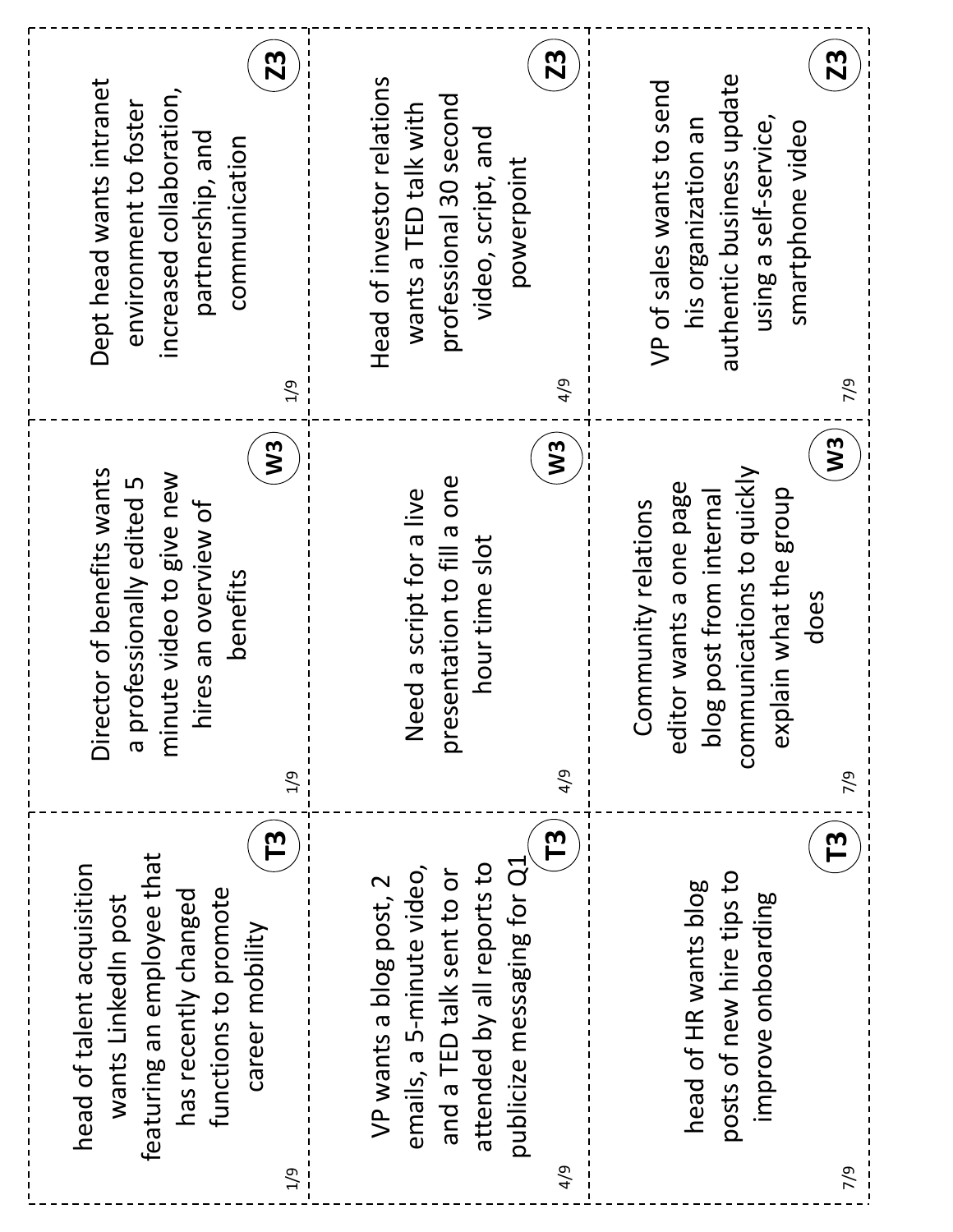| Towards the smaller end in<br>Size                               | Towards the middle in size | Towards the larger end in size |
|------------------------------------------------------------------|----------------------------|--------------------------------|
| Good story                                                       | No who                     | Good story                     |
| Not testable. Doesn't state<br>how will "improve" be<br>measured | Testable                   | Testable                       |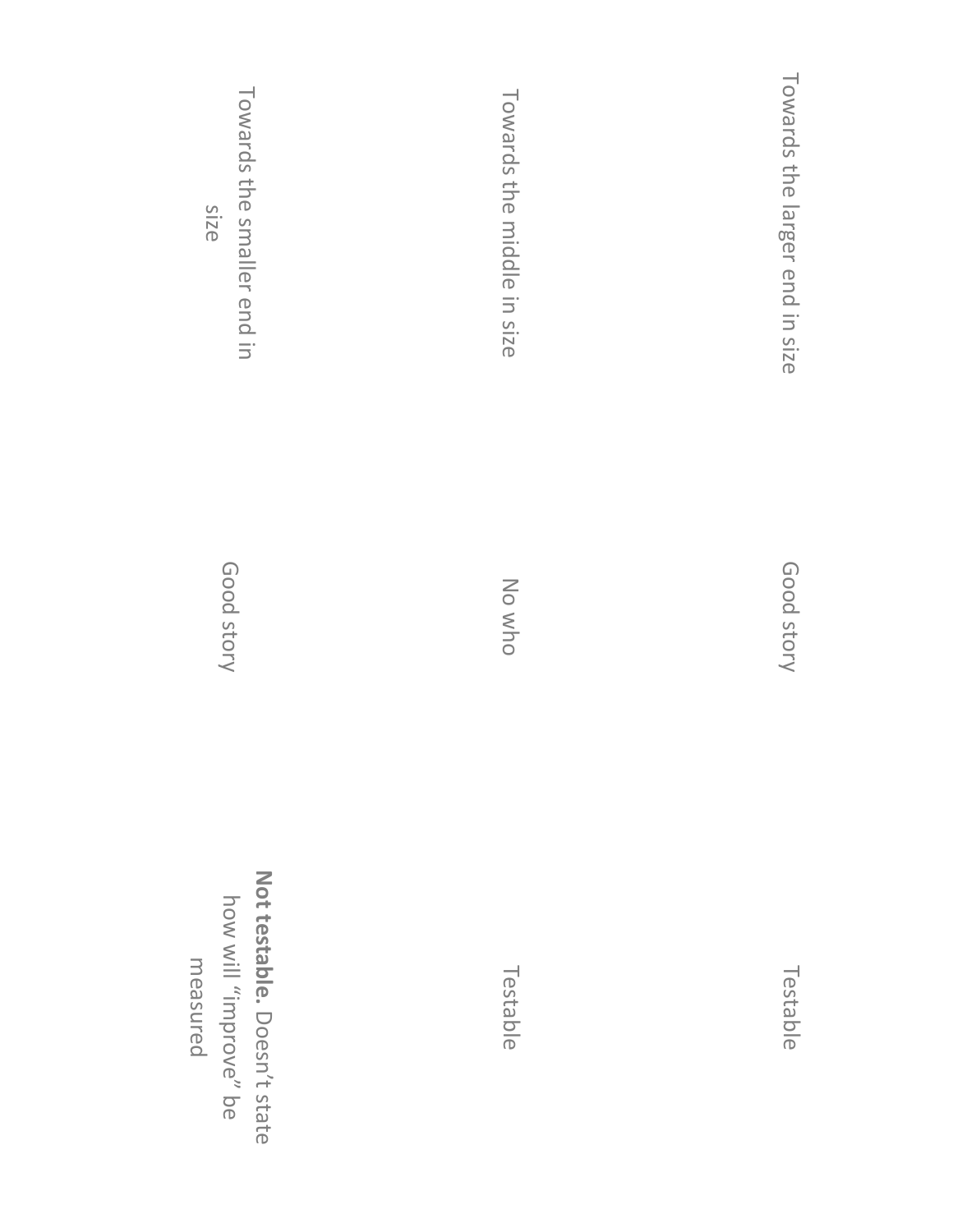| <b>Z3</b><br>Leader wants new PowerPoint<br>template for presentation to<br>project a modern image<br>2/9<br>$\mathbf{W}$                                                                          | 23<br>signage to sign up volunteers<br>for an employee focus group<br>Business Unit Leader wants<br>Big screen interactive digital<br>5/9<br>$\boldsymbol{\mathsf{S}}$ | Z3<br>presentations to avoid<br>Presenter wants new<br>clipart for two<br>peles piow<br>8/8<br>$\mathbf{y}$         |
|----------------------------------------------------------------------------------------------------------------------------------------------------------------------------------------------------|------------------------------------------------------------------------------------------------------------------------------------------------------------------------|---------------------------------------------------------------------------------------------------------------------|
| LinkedIn post to promote<br>reer mobility (no who)<br>ෆි<br>2/9                                                                                                                                    | wants to promote top<br>talking points for 2019<br>(no what)<br>CEO<br>ten<br>5/9                                                                                      | channel campaign to drive<br>Executive wants a multi-<br>priorities to all reports<br>awareness of business<br>8/8  |
| $\mathbf{L}$<br>1<br>template that scores at least<br>users chosen at random to<br>template in a survey of 10<br>point higher than the old<br>Frequent emailer wants<br>increase engagement<br>2/9 | <u>რ</u><br>media used to publicize<br>VP wants a variety of<br>messaging for Q1<br>5/9                                                                                | $\mathsf{T}^{\mathbf{3}}$<br>better template to increase<br>Frequent emailer wants a<br>engagement<br>$\frac{8}{9}$ |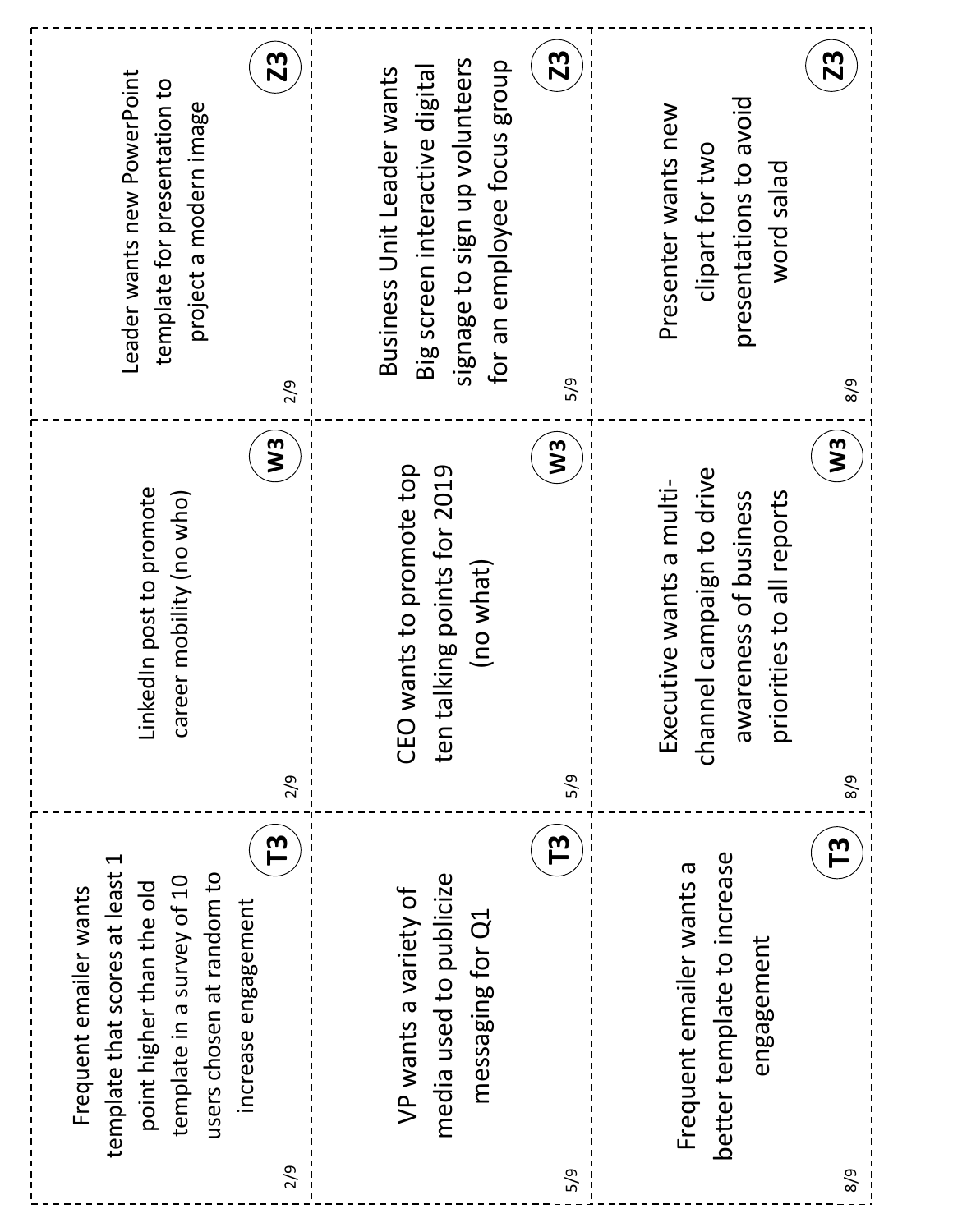| Task                                                                                              | Towards the larger end in size                          |  |
|---------------------------------------------------------------------------------------------------|---------------------------------------------------------|--|
| poog                                                                                              | No what                                                 |  |
| Not testable. Doesn't state<br>how to determine "better<br>template" or level of<br>"engagement." | Not testable. Doesn't state how<br>"Varies as "variety" |  |

Testable

No who

Task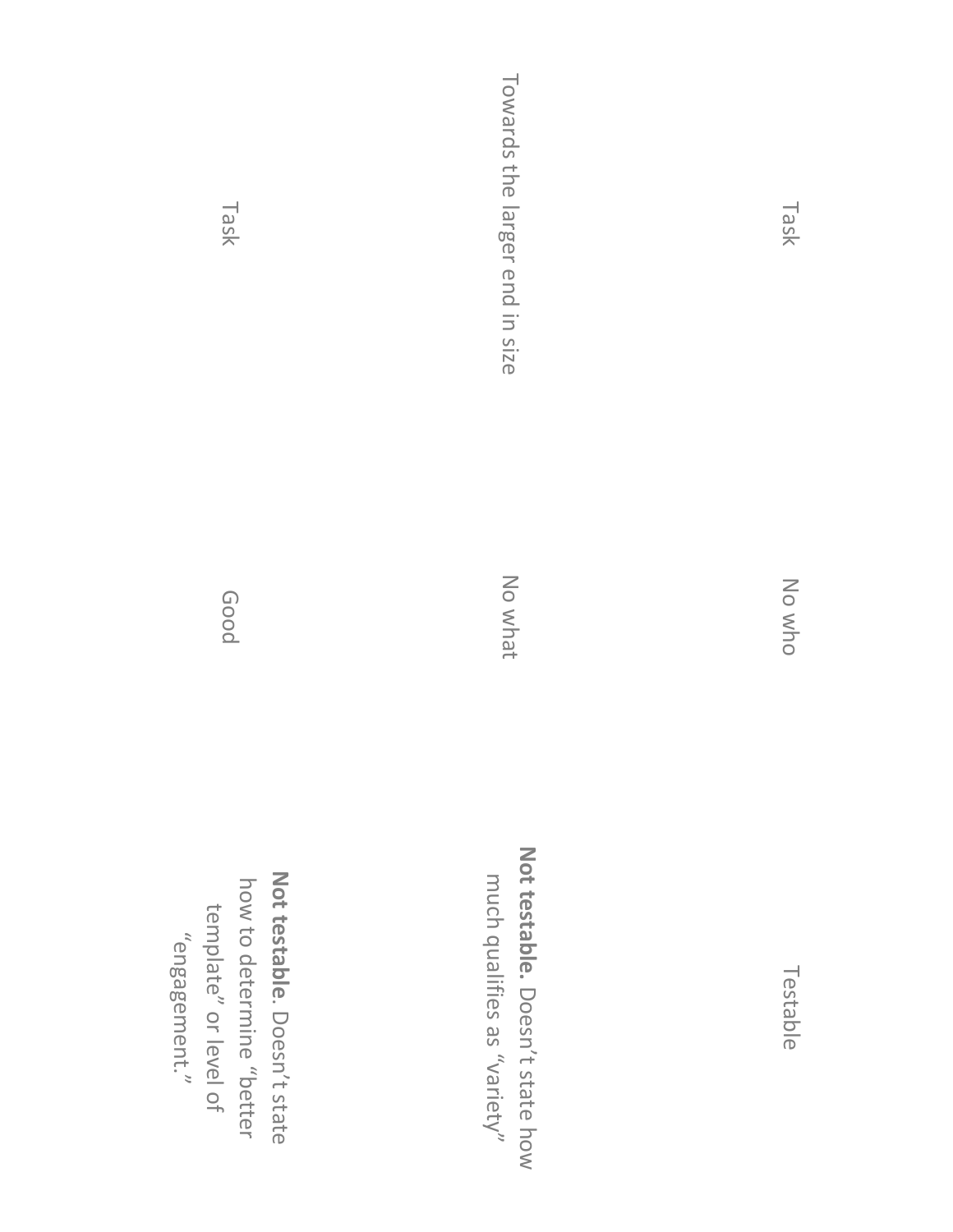| Z3<br>day event including videos<br>and live presentations to<br>SVP wants content for 2<br>launch new strategy<br>$\frac{9}{2}$                        | Z3<br>hires an overview of benefits<br>Director of benefits wants a<br>minute video to give new<br>professionally edited 5<br>6/9 | <b>Z3</b><br>communications to quickly<br>editor wants a one page<br>explain what the group<br>blog post from internal<br>Community relations<br>does<br>9/9      |
|---------------------------------------------------------------------------------------------------------------------------------------------------------|-----------------------------------------------------------------------------------------------------------------------------------|-------------------------------------------------------------------------------------------------------------------------------------------------------------------|
| $\boldsymbol{\Sigma}$<br>Frequent communicator<br>wants a new email<br>template (no why)<br>$\frac{3}{9}$                                               | W <sub>3</sub><br>professional image in their<br>Frequent communicator<br>wants to project a more<br>emails (no what)<br>6/9      | W <sub>3</sub><br>Good: Business Unit leader<br>interactive digital signage<br>to sign up volunteers for<br>mployee focus grou<br>wants big screen<br>an e<br>9/9 |
| <u>რ</u><br>2019 messaging to help set<br>corporate digital signage<br>with 10 bullet points of<br>CEO wants New Year's<br>the tone for the year<br>3/9 | <u>რ</u><br>new template for a more<br>Frequent emailer wants<br>professional image<br>6/9                                        | $\mathsf{T}^3$<br>employees' knowledge of<br>VP of talent wants an<br>educational video on<br>benefits to increase<br>benefits<br>9/9                             |